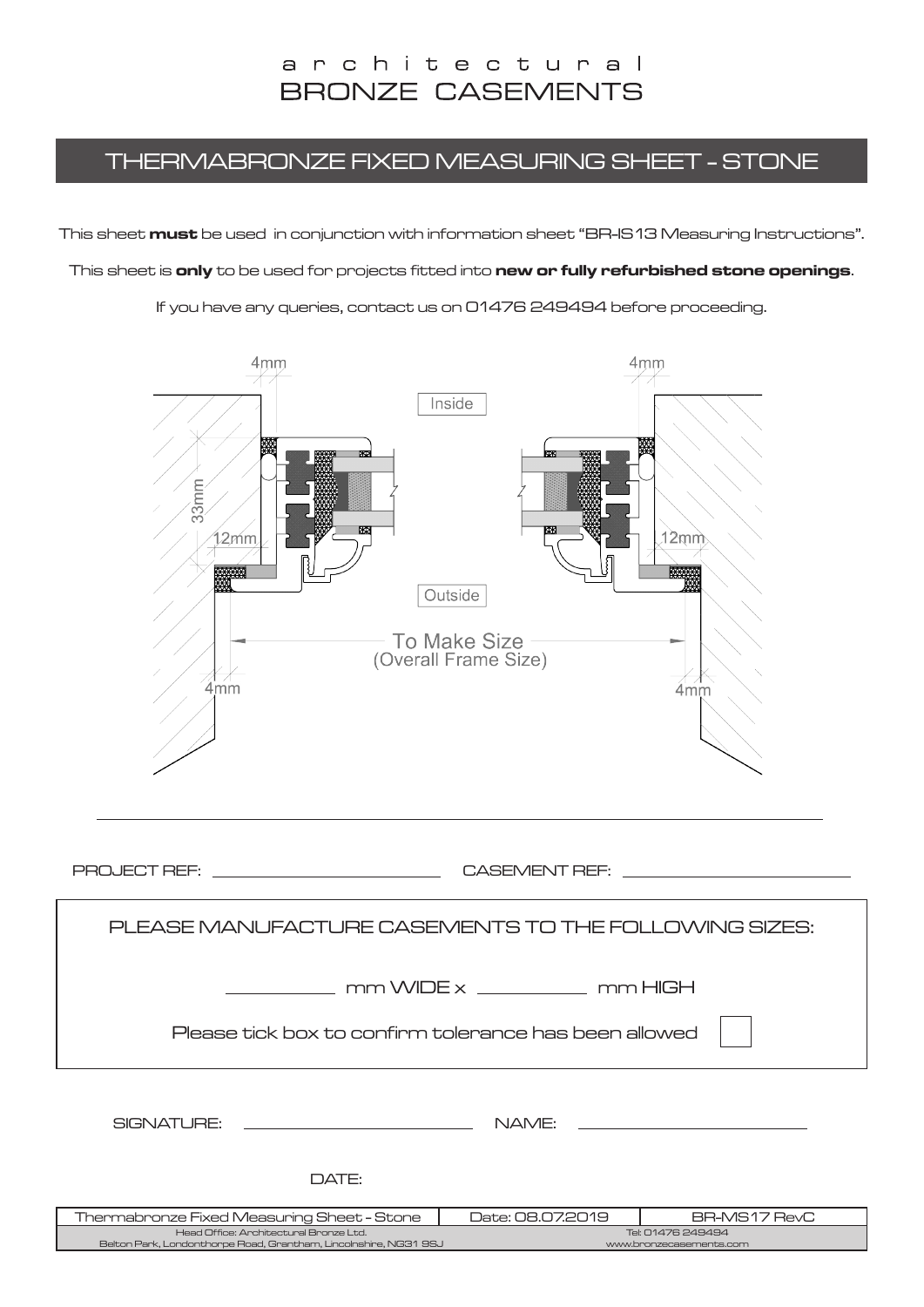#### THERMABRONZE FIXED MEASURING SHEET - TIMBER

This sheet **must** be used in conjunction with information sheet "BR-IS13 Measuring Instructions".

This sheet is **only** to be used for projects fitted into **timber openings**.

If you have any queries, contact us on 01476 249494 before proceeding.



PROJECT REF: CASEMENT REF:

| PLEASE MANUFACTURE CASEMENTS TO THE FOLLOWING SIZES:                                                       |                                              |              |  |  |
|------------------------------------------------------------------------------------------------------------|----------------------------------------------|--------------|--|--|
| $mm$ WIDE $x$ $mm$ $mm$ HIGH<br>Please tick box to confirm tolerance has been allowed                      |                                              |              |  |  |
|                                                                                                            |                                              |              |  |  |
| SIGNATURE:<br>NAME:                                                                                        |                                              |              |  |  |
| DATE:                                                                                                      |                                              |              |  |  |
|                                                                                                            | Date: 08.07.2019                             | BR-MS18 RevC |  |  |
| Thermabronze Fixed Measuring Sheet - Timber                                                                |                                              |              |  |  |
| Head Office: Architectural Bronze Ltd.<br>Belton Park, Londonthorpe Road, Grantham, Lincolnshire, NG31 9SJ | Tel: 01476 249494<br>www.bronzecasements.com |              |  |  |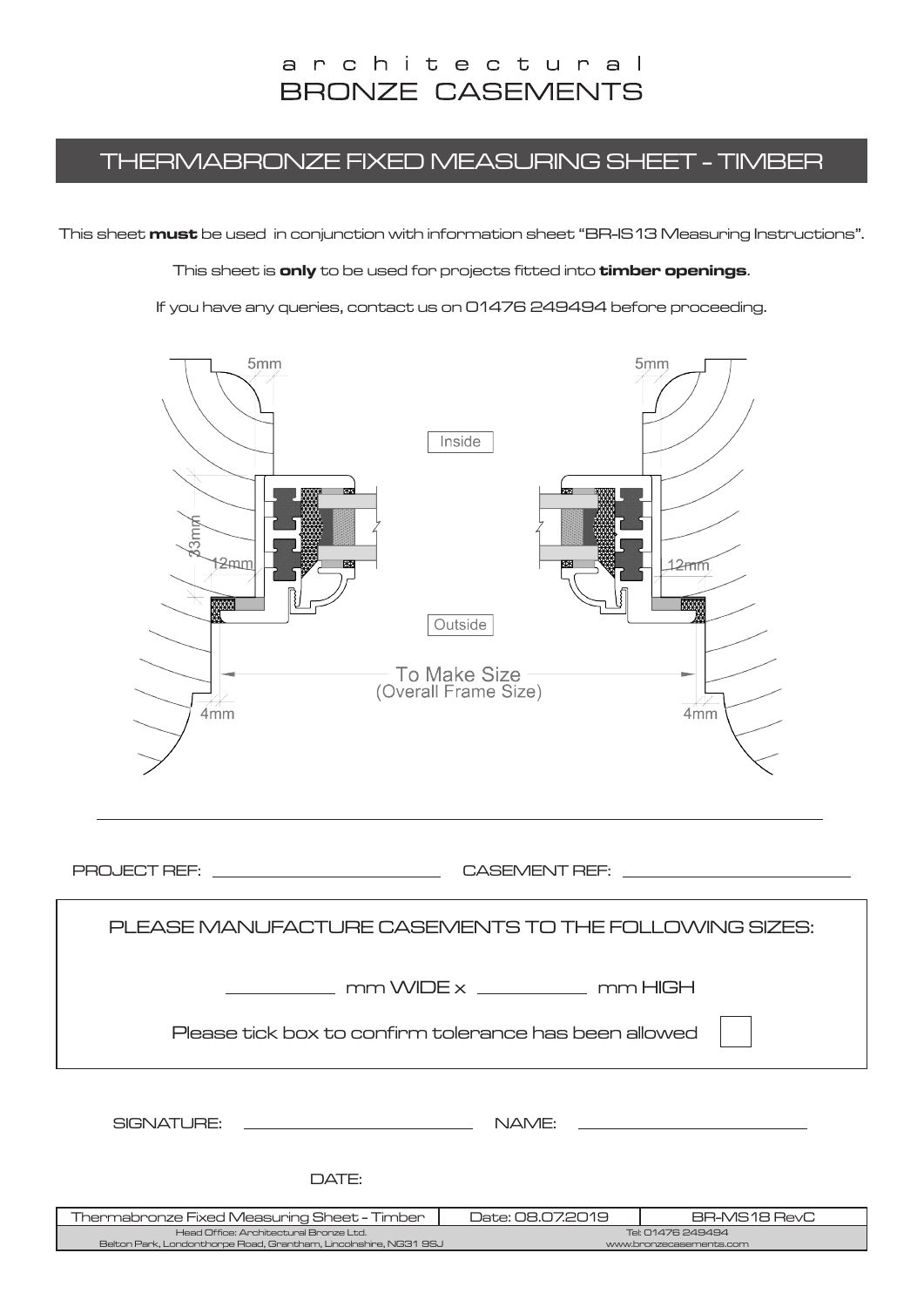#### THERMABRONZE FIXED EQUAL LEG MEASURING SHEET

This sheet **must** be used in conjunction with information sheet "BR-IS13 Measuring Instructions".

This sheet is **only** to be used for projects fitted into **openings with no rebate**.

If you have any queries, contact us on 01476 249494 before proceeding.



| Thermabronze Fixed Equal Leg Measuring Sheet I                       | Date: 08.07.2019        | BR-MS19 RevC |
|----------------------------------------------------------------------|-------------------------|--------------|
| Head Office: Architectural Bronze Ltd.                               | Tel: 01476 249494       |              |
| . Belton Park, Londonthorpe Road, Grantham, Lincolnshire, NG31 9SJ . | www.bronzecasements.com |              |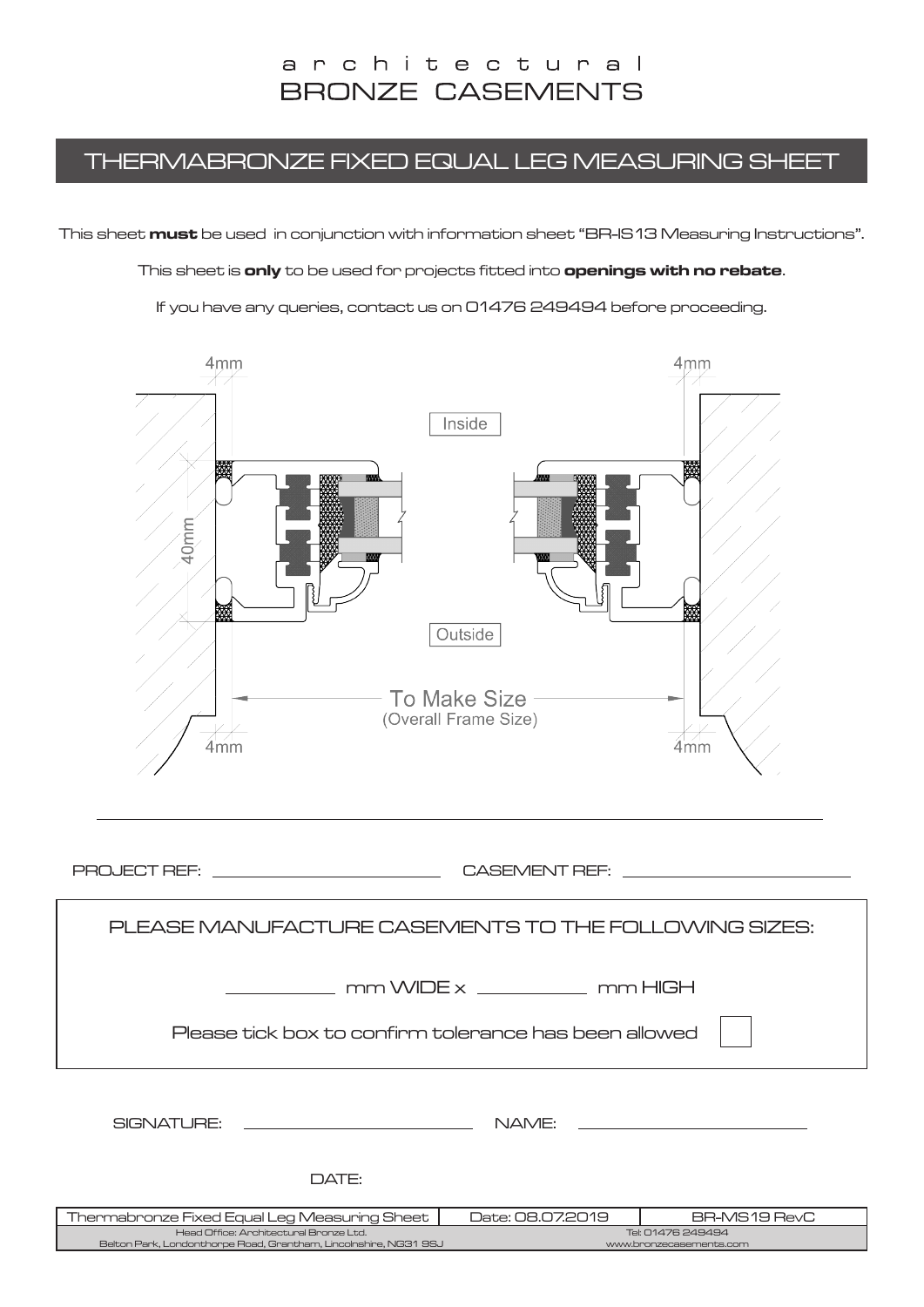### THERMABRONZE OPENING MEASURING SHEET - STONE

This sheet **must** be used in conjunction with information sheet "BR-IS13 Measuring Instructions".

This sheet is **only** to be used for projects fitted into **new or fully refurbished stone openings**.

If you have any queries, contact us on 01476 249494 before proceeding.



| Thermabronze Opening Measuring Sheet - Stone                       | Date: 08.07.2019        | BR-MS20 RevC      |  |
|--------------------------------------------------------------------|-------------------------|-------------------|--|
| Head Office: Architectural Bronze Ltd.                             |                         | Tel: 01476 249494 |  |
| . Belton Park, Londonthorpe Road, Grantham, Lincolnshire, NG31 9SJ | www.bronzecasements.com |                   |  |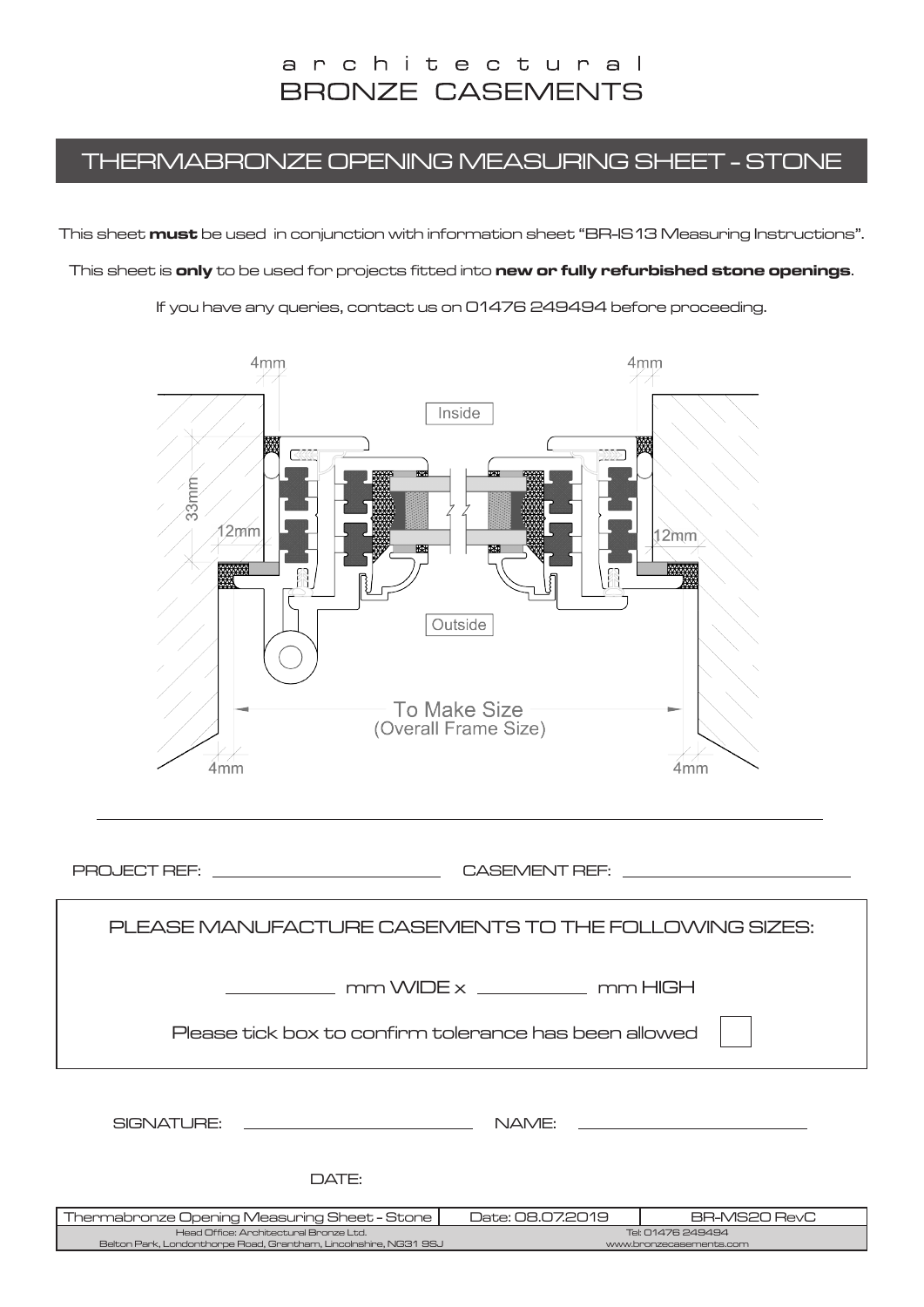### THERMABRONZE OPENING MEASURING SHEET - TIMBER

This sheet **must** be used in conjunction with information sheet "BR-IS13 Measuring Instructions".

This sheet is **only** to be used for projects fitted into **timber openings**.

If you have any queries, contact us on 01476 249494 before proceeding.



PROJECT REF: CASEMENT REF:

www.bronzecasements.c

Head Office: Architectural Bronze Ltd. Belton Park, Londonthorpe Road, Grantham, Lincolnshire, NG31 9SJ Tel: 01476 249494 Thermabronze Opening Measuring Sheet - Timber | Date: 08.07.2019 | BR-MS21 RevC PLEASE MANUFACTURE CASEMENTS TO THE FOLLOWING SIZES: SIGNATURE: NAME: DATE:  $\frac{1}{\sqrt{1-\frac{1}{2}}}\frac{1}{\sqrt{1-\frac{1}{2}}}\frac{1}{\sqrt{1-\frac{1}{2}}}\frac{1}{\sqrt{1-\frac{1}{2}}}\frac{1}{\sqrt{1-\frac{1}{2}}}\frac{1}{\sqrt{1-\frac{1}{2}}}\frac{1}{\sqrt{1-\frac{1}{2}}}\frac{1}{\sqrt{1-\frac{1}{2}}}\frac{1}{\sqrt{1-\frac{1}{2}}}\frac{1}{\sqrt{1-\frac{1}{2}}}\frac{1}{\sqrt{1-\frac{1}{2}}}\frac{1}{\sqrt{1-\frac{1}{2}}}\frac{1}{\sqrt{1-\frac{1}{2}}}\frac{1}{\sqrt{1-\frac{$ Please tick box to confirm tolerance has been allowed